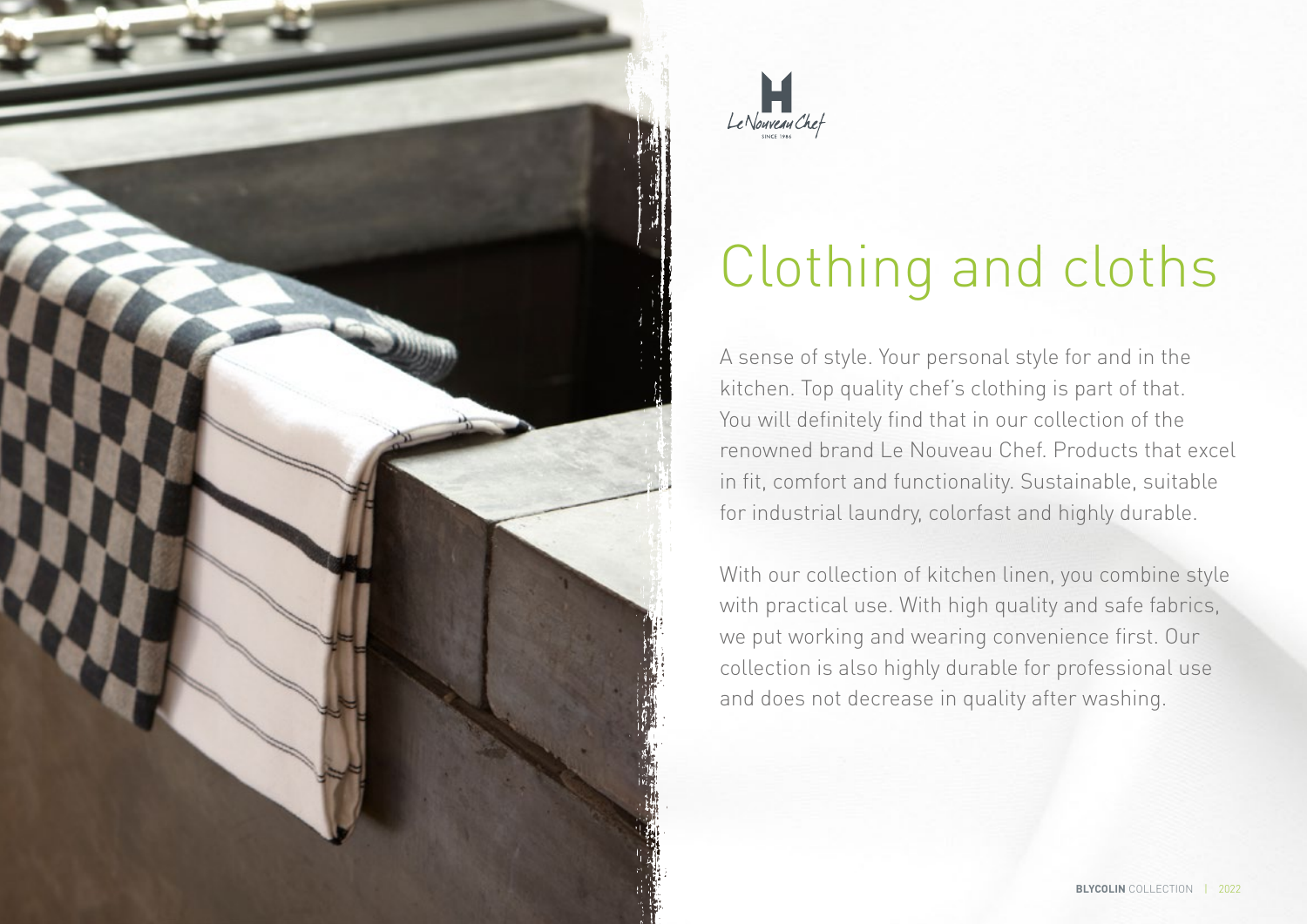





Chef's jacket Gusto Chef's jacket Glasgow

## Chef's jackets

#### **Gusto**

The chef's jacket Gusto is a slimfit. The design is 'clean' and will therefore be appreciated by both classic and modern chefs. The very lightweight fabric consists of 35 % BCI cotton / 65 % polyester (white) or 35 % BCI cotton / 65 % recycled polyester (black) and most of the cotton is on the inside. This makes it comfortable to wear and regulates moisture. This model comes in black and white, has a breast and pen pocket and an invisible fastening with stainless steel snaps down the middle.

| <b>Article</b> | <b>Size</b>        |
|----------------|--------------------|
| Gusto white    | XXXS up to XXXXXXL |
| Gusto black    | XXXS up to XXXXXXL |

The minimal order quantity is 5 pieces.

Bridge and Sales and Sales and Sales and Sales and Sales and Sales and Sales and Sales and Sales and Sales and Article<br>Chef's jacket Glasgow<br>A modern chef's jacket for stretchy fabric. The chef's<br>an apron loop in the neck.

#### **Glasgow**

A modern chef's jacket for gentlemen with a classic 'Hilton' design, made of luxurious stretchy fabric. The chef's jacket has a pen pocket on the sleeve, a hidden pocket and an apron loop in the neck. The composition is 65% polyester and 35% BCI cotton.

| Article                                 | <b>Size</b>                    |
|-----------------------------------------|--------------------------------|
| Glasgow white                           | XXS up to XXXXL                |
| The minimal order quantity is 5 pieces. | Better<br>Cotton<br>Initiative |

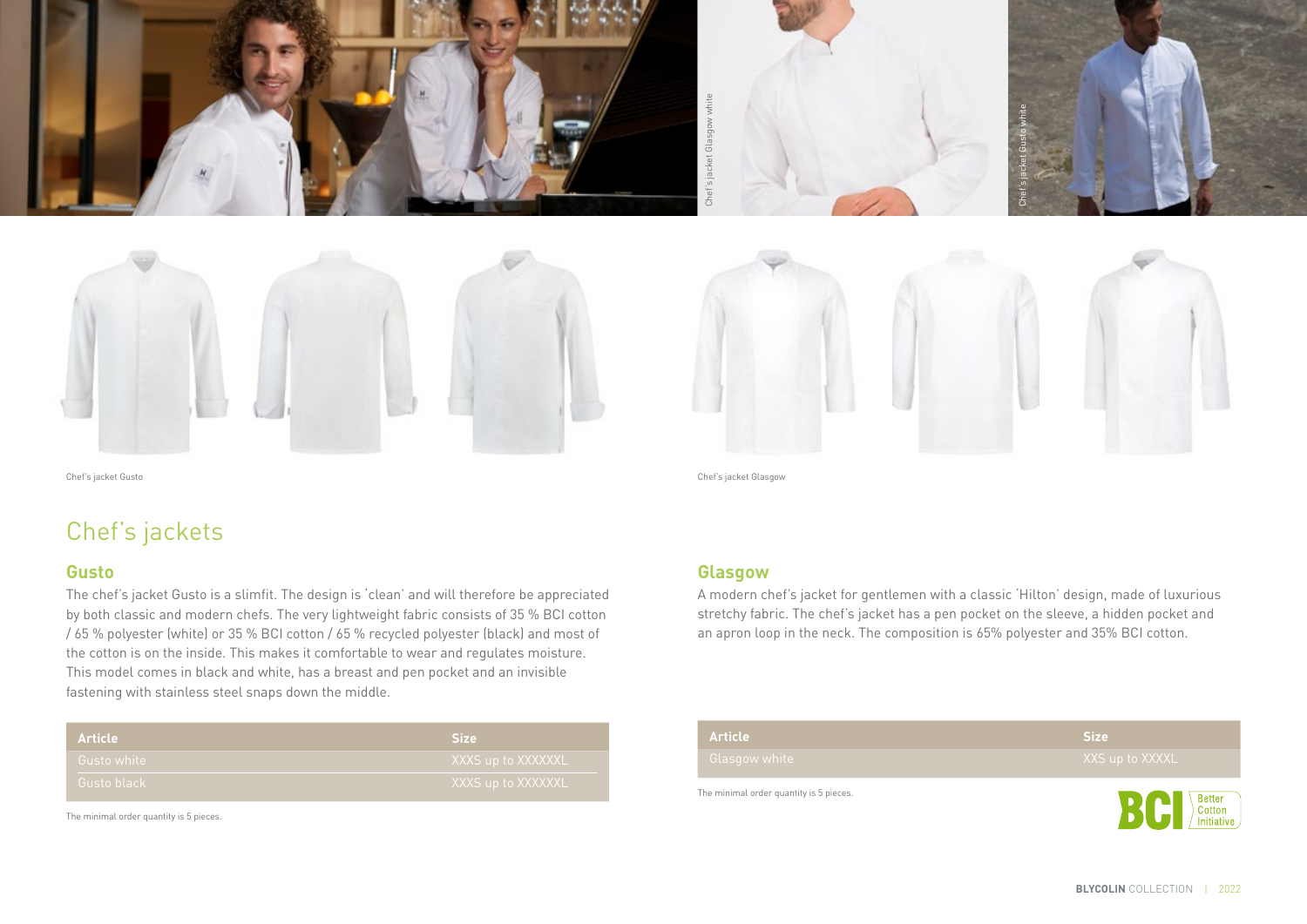

Kitchen pant Oregon **Kitchen pant Ontario** 

## Kitchen pants

#### **Oregon and Ontario**

Oregon and Ontario are unisex chef's pants. The model of both pants is a sturdy 5-pocket jeans with slimfit legs. The fabric consists of 35% BCI cotton / 65% recycled polyester and is stretchy, which increases wearing comfort. The Oregon is black and the Ontario is blue. The Oregon is available in 3 length sizes.

| <b>Article</b> | <b>Length size</b> | <b>Size</b> |
|----------------|--------------------|-------------|
| Oregon (black) | 32                 | $26 - 34$   |
|                | -34                | $28 - 42$   |
|                | $\overline{36}$    | $30 - 36$   |
| Ontario (blue) | 34                 | $28 - 42$   |

The minimal order quantity is 5 pieces.







## Chef's hats

A classic French model or rather a modern look? We have two chef's hats in various models on offer in our collection. Both with adjustment options on the inside, so the hat can be made to measure for each size. Available in black and white.

| <b>Article</b>     | Length size     | Size .   |
|--------------------|-----------------|----------|
| Chef's hat (baret) | 32 <sub>1</sub> | One size |
| Chef's hat (Fez)   | .34             | One size |